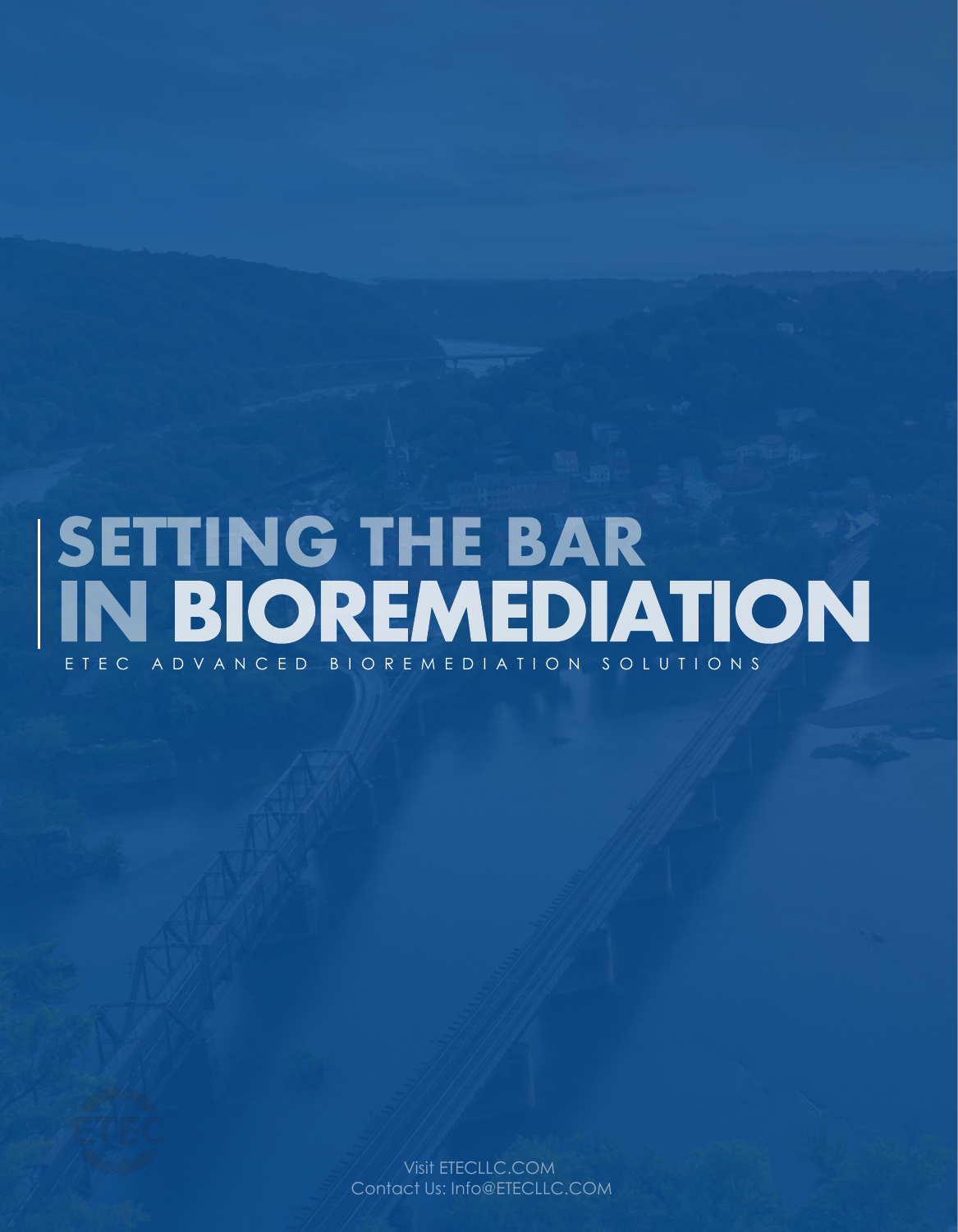## **WHY ETEC**

### **Our Pedigree**

ETEC, LLC has been delivering successful environmental remediation results throughout the US since 1992, during which our solutions have helped set industry standards for effective in situ bioremediation of petroleum and chlorinated solvent releases. By utilizing our proprietary designs, systems, and products, ETEC delivers effective results in the remediation of severely contaminated soil and groundwater.

### **The Challenges We Tackle For You**

In situ remediation is a difficult proposition even under the best of circumstances. Treatment challenges include the varying physical and chemical characteristics of the target contaminants, the mass of contaminants present, and the inherent heterogeneities of the subsurface. More simply put, the ultimate challenge of any in situ remediation system is to obtain (and maintain) physical contact with the contaminated soil and groundwater so the biological treatment processes can occur.

Whether you are evaluating aerobic/anaerobic oxidative bioremediation, reductive dechlorination, or in situ chemical oxidation (ISCO), the success of that process will depend on how effectively the biological enhancements, substrates, or oxidants can be delivered throughout the subsurface. ETEC offers a full line of specialized turnkey equipment platforms that can be applied as a stand-alone remediation systems or coupled with other remediation technologies (i.e. dual-phase extraction, pump-and-treat, AS/SVE) for fast effective site cleanup and closure.

### **Our Commitment To You**

With ETEC, you are never alone on a project. From the planning stages through site closure, our engineers and staff utilize their extensive remediation experience to analyze data and provide recommendations for achieving site goals. In every case, ETEC goes the extra mile to make sure that your project is successful.

### **Driven By Innovation**

As the future unfolds, ETEC will maintain its innovative spirit, refining and improving upon the processes it uses for achieving reliable, efficient cleanups. Our focus will remain on core fundamental approaches to remediation, with efficient delivery and contact as the emphasis. No matter what your site conditions demand, ETEC is there with a full and flexible range of remedial alternatives designed to minimize overall costs and reduce remediation timeframes. Visit www.ETECLLC.com for product information and case studies.



YEARS OF BIOREMEDIATION EXCELLENCE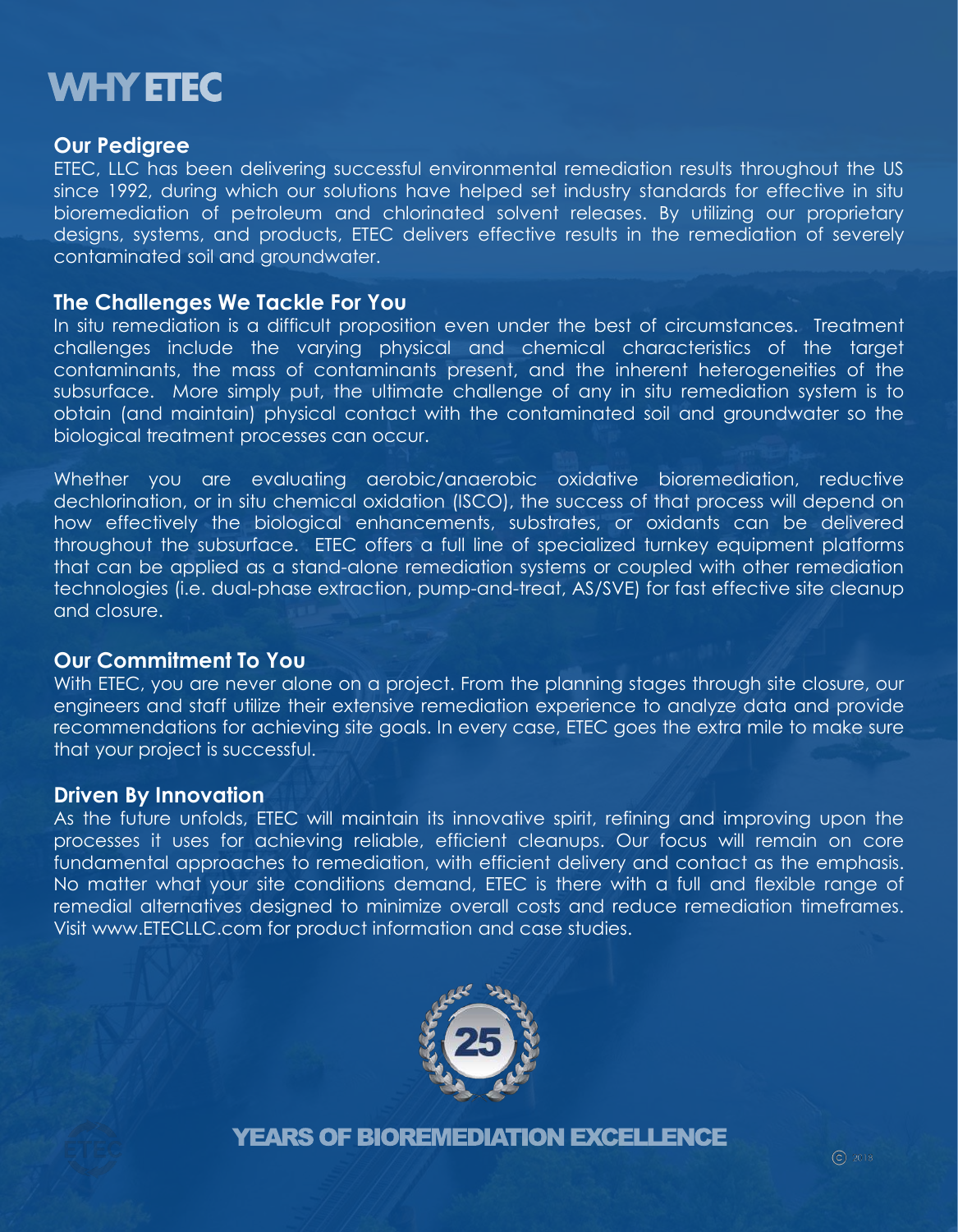## **WHAT WE DO**

## **SYSTEMS**

## **TURNKEY RECIRCULATION SYSTEMS & EQUIPMENT**

CUSTOMIZED TO FIT YOUR SITE NEEDS FOR LEASE OR PURCHASE

### **ISD™ In-Situ Delivery System**

- Reductive Remediation
- Soluble Amendment Delivery
- General Recirculation (PFAs/PFOs, Product Recovery, Hydraulic Control, ETC…)

## **DO-IT™ System**

- Dissolved Oxygen Injection (30-40 PPM)
- Oxidative Remediation
- Soluble Amendment Delivery
- Dissolved Oxygen Injection

### **Mobile Systems**

- Episodic Treatment
- Pilot testing
- Surfactant Flushing, Direct Push Injections, Permanent Well Injections

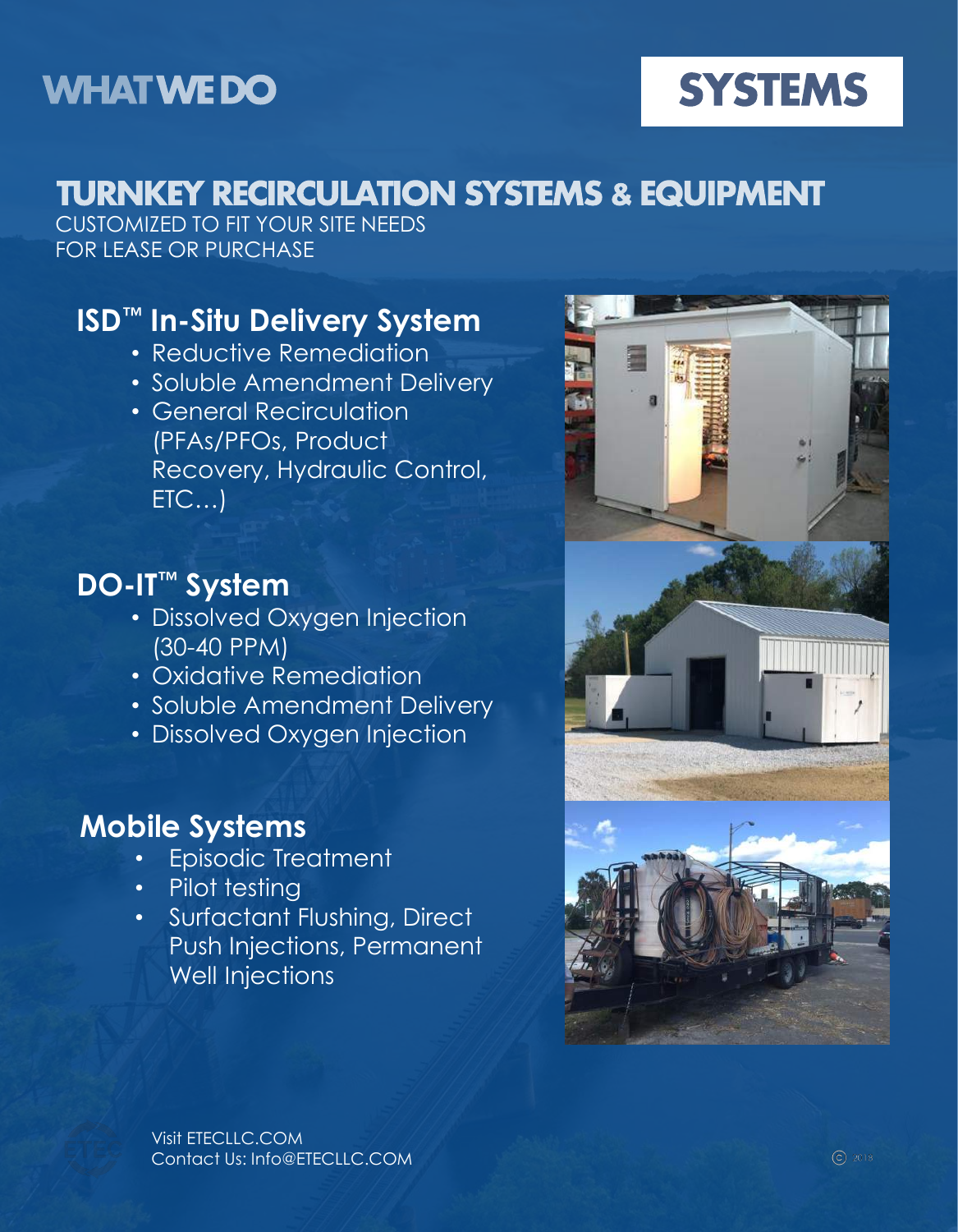## **WHATWEDO**

## **PRODUCTS**

## **PRODUCTS FOR SOIL & GROUNDWATER REMEDIATION**

ETEC produces biological amendments to stimulate and accelerate the degradation of petroleum hydrocarbons, chlorinated solvents and more. Additional information is available at **www.etecllc.com**

CBN

**AEROBIC-OXIDATIVE** PRODUCTS **ANAEROBIC-REDUCTIVE** PRODUCTS

PetroBac ™ CarBstrate NutriChlor

### **BIODEGRADABLE** SURFACTANT **MINERAL** SEQUESTRATION

**PetroSolv** ™ FeSolv ™

# **100%**

Soluble, nutrient amended products that include active cultures, enzyme enhancements, surfactants, macro- and micro- nutrients (nitrogen, phosphorous, potassium, B-vitamins) that support oxidative or reductive bioremediation.

Some of the most common contaminants ETEC's products treat include: gasoline/BTEX, MTBE, diesel fuel, heating oil, naphthalene's, aviation fuel, JP-4, JP-5, JP-8, PCE, TCE, cis-DCE, Vinyl Chloride, PCP, carbon tetrachloride, nitrates, and certain heavy metals.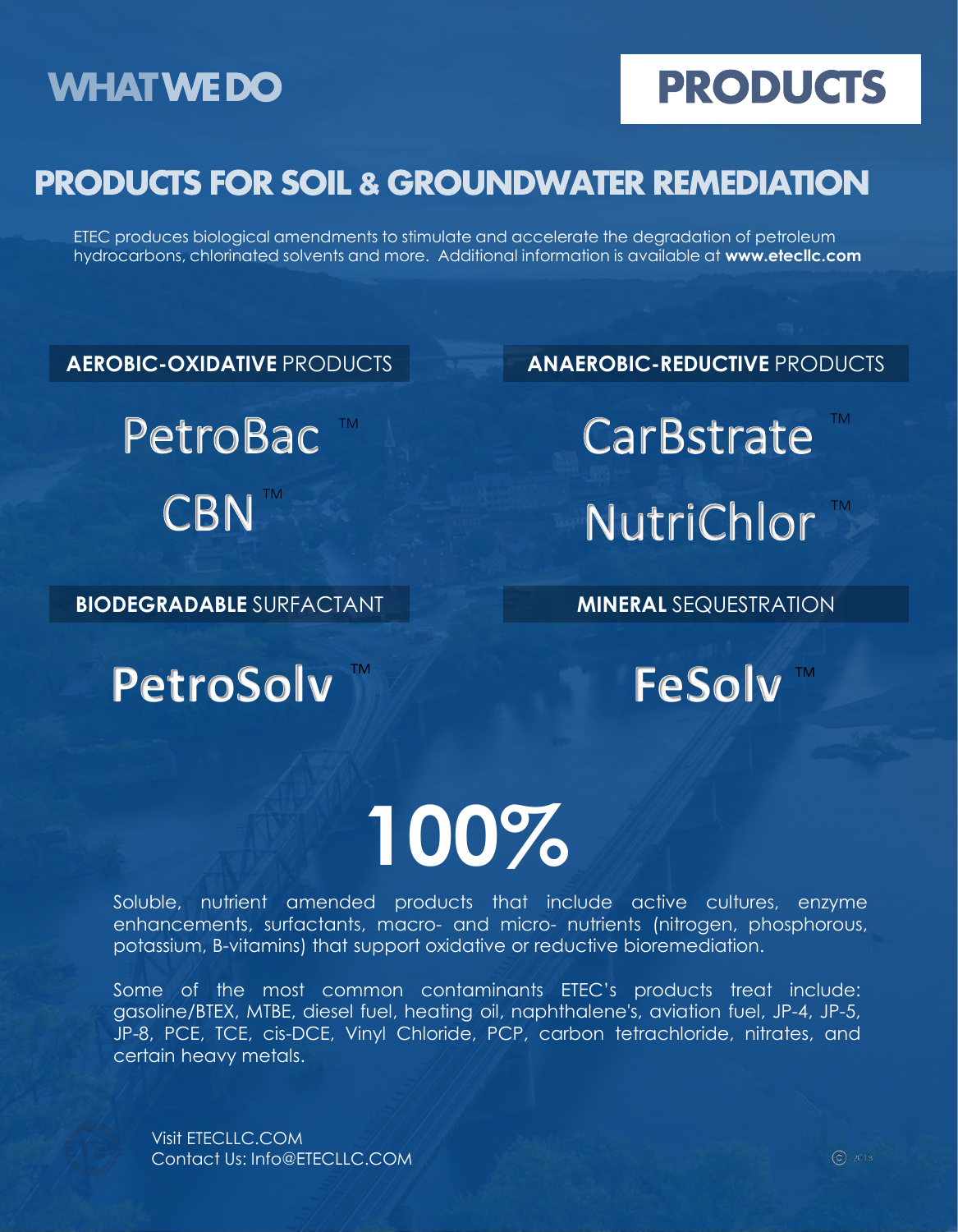## **WHY RECIRCULATION**

### THE **KEY ADVANTAGES** OF GROUNDWATER RECIRCULATION



**Constant** and appropriate delivery of bioremediation products to support accelerated biological degradation of contaminants.



**Continuous** movement of the injected treatment water through the contaminated soil and groundwater for optimum contact with dissolved and adsorbed contaminants.



**Control** the distribution of amended groundwater to specific zones throughout the target area and establish hydraulic control while inducing localized groundwater gradients.

- ✓ Direct Hydraulic Influence and Capture
- ✓ Contact through preferential and less preferential flow paths
- ✓ Facilitate "MASS BALANCE" more efficient amendment delivery
- ✓ Shorter Remedial Timeframes for COMPLETE cleanup (1-3 years)
- ✓ Protects Downgradient Receptors
- ✓ Mitigates pH Shifts
- $\checkmark$  Depth is not a limitation
- ✓ Remediate under Roads/Buildings
- $\checkmark$  Retrofit P&T/MPE Systems may utilize existing infrastructure
- $\checkmark$  Programmable Automation = Focused Delivery